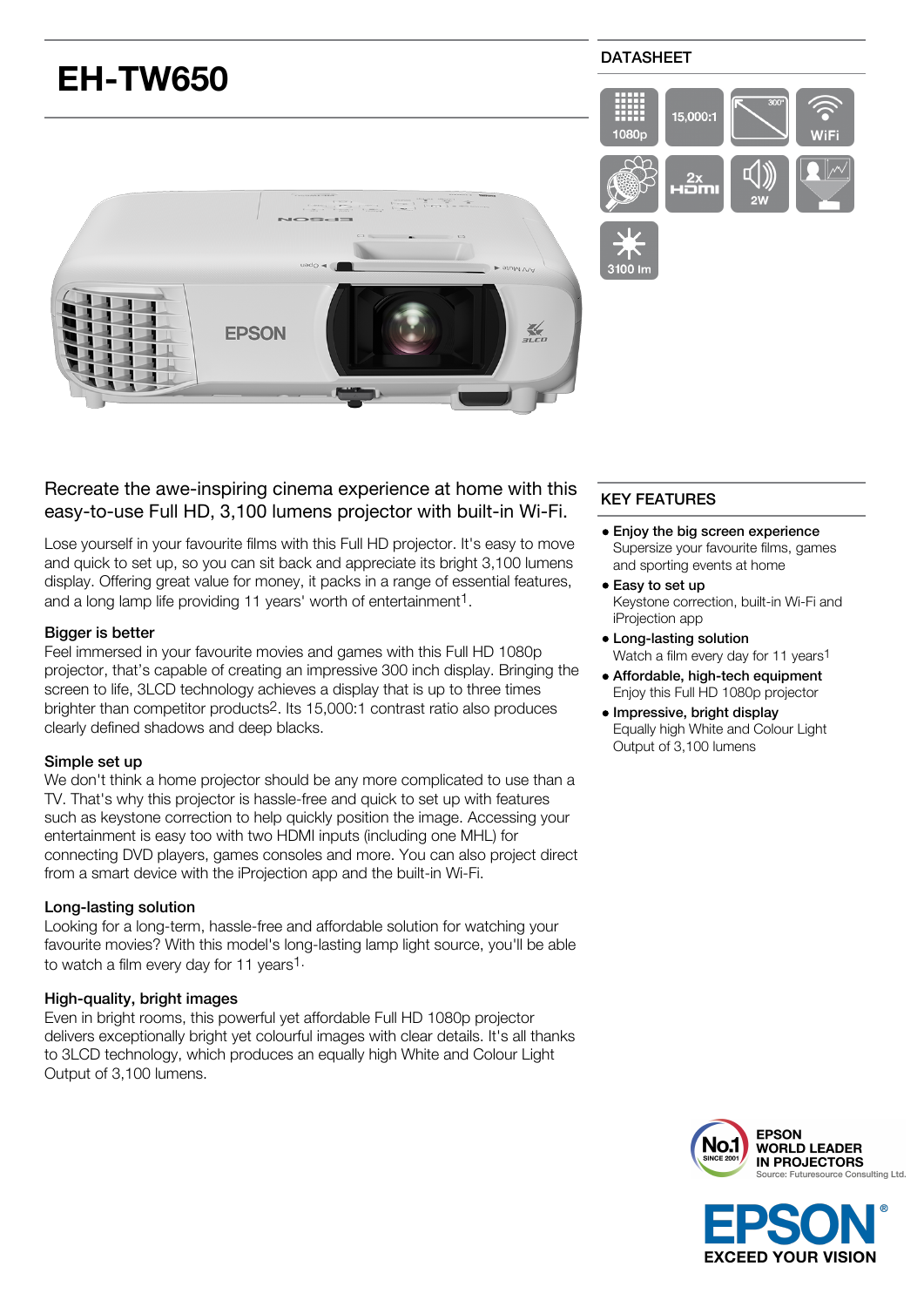# PRODUCT SPECIFICATIONS

| <b>TECHNOLOGY</b>           |                                                                                         |  |
|-----------------------------|-----------------------------------------------------------------------------------------|--|
| <b>Projection System</b>    | 3LCD Technology, RGB liquid crystal shutter                                             |  |
| <b>LCD Panel</b>            | 0.61 inch with MLA (D10)                                                                |  |
| <b>IMAGE</b>                |                                                                                         |  |
| <b>Colour Light Output</b>  | 3,100 lumen- 1,925 lumen (economy) In accordance with IDMS15.4                          |  |
| White Light Output          | 3,100 lumen - 1,925 lumen (economy) In accordance with ISO 21118:2012                   |  |
| Resolution                  | Full HD 1080p, 1920 x 1080, 16:9                                                        |  |
| <b>Contrast Ratio</b>       | 15,000:1                                                                                |  |
| Lamp                        | UHE, 210 W, 4,500 h durability, 7,500 h durability (economy mode)                       |  |
| <b>Keystone Correction</b>  | Auto vertical: $\pm$ 30 °, Manual horizontal $\pm$ 30 °                                 |  |
| <b>Colour Reproduction</b>  | Upto 1.07 billion colours                                                               |  |
| <b>High Definition</b>      | Full HD                                                                                 |  |
| <b>Aspect Ratio</b>         | 16:9                                                                                    |  |
| Light source                | Lamp                                                                                    |  |
| <b>OPTICAL</b>              |                                                                                         |  |
| <b>Projection Ratio</b>     | $1.02 - 1.23.1$                                                                         |  |
| Zoom                        | Manual, Factor: 1.2                                                                     |  |
| <b>Image Size</b>           | 30 inches - 300 inches                                                                  |  |
|                             | Projection Distance Wide/Tele 1.35 m - 1.64 m (60 inch screen)                          |  |
| <b>Focal Distance</b>       | 18.2 mm - 29.2 mm                                                                       |  |
| Focus                       | Manual                                                                                  |  |
| <b>CONNECTIVITY</b>         |                                                                                         |  |
| <b>USB Display Function</b> | 2 in 1: Image / Mouse                                                                   |  |
| Interfaces                  | USB 2.0 Type A, USB 2.0 Type B, Wireless LAN IEEE 802.11b/g/n, VGA in, HDMI in (2x),    |  |
|                             | Composite in, MHL, Cinch audio in                                                       |  |
| Epson iProjection App       | Ad-Hoc / Infrastructure                                                                 |  |
| <b>ADVANCED FEATURES</b>    |                                                                                         |  |
| 3D                          | No                                                                                      |  |
| 2D Colour Modes             | Dynamic, Cinema, Bright Cinema                                                          |  |
| Features                    | AV mute slide, Automatic keystone correction, Built-in speaker, Horizontal and vertical |  |
|                             | keystone correction, MHL audio/video interface, Quick Corner, Split-Screen-Function     |  |
| <b>GENERAL</b>              |                                                                                         |  |
| <b>Energy Use</b>           | 298 W, 219 W (economy), 0.2 W (standby), On mode power consumption as defined in JBMS-  |  |
|                             | 84 264 W                                                                                |  |
| <b>Product dimensions</b>   | 302 x 252 x 92 mm (Width x Depth x Height)                                              |  |
| Product weight              | 2.7 kg                                                                                  |  |
| Noise Level                 | Normal: 37 dB (A) - Economy: 28 dB (A)                                                  |  |
| Loudspeaker                 | 2 W                                                                                     |  |
| Colour                      | White                                                                                   |  |
| <b>OTHER</b>                |                                                                                         |  |
| Warranty                    | 24 months Carry in, Lamp: 36 months or 3,000 h                                          |  |
|                             |                                                                                         |  |

#### **EH-TW650**

## WHAT'S IN THE BOX

- Main unit
- Remote control incl. batteries
- Power cable
- Quick Start Guide
- User manual (CD)
- Warranty card